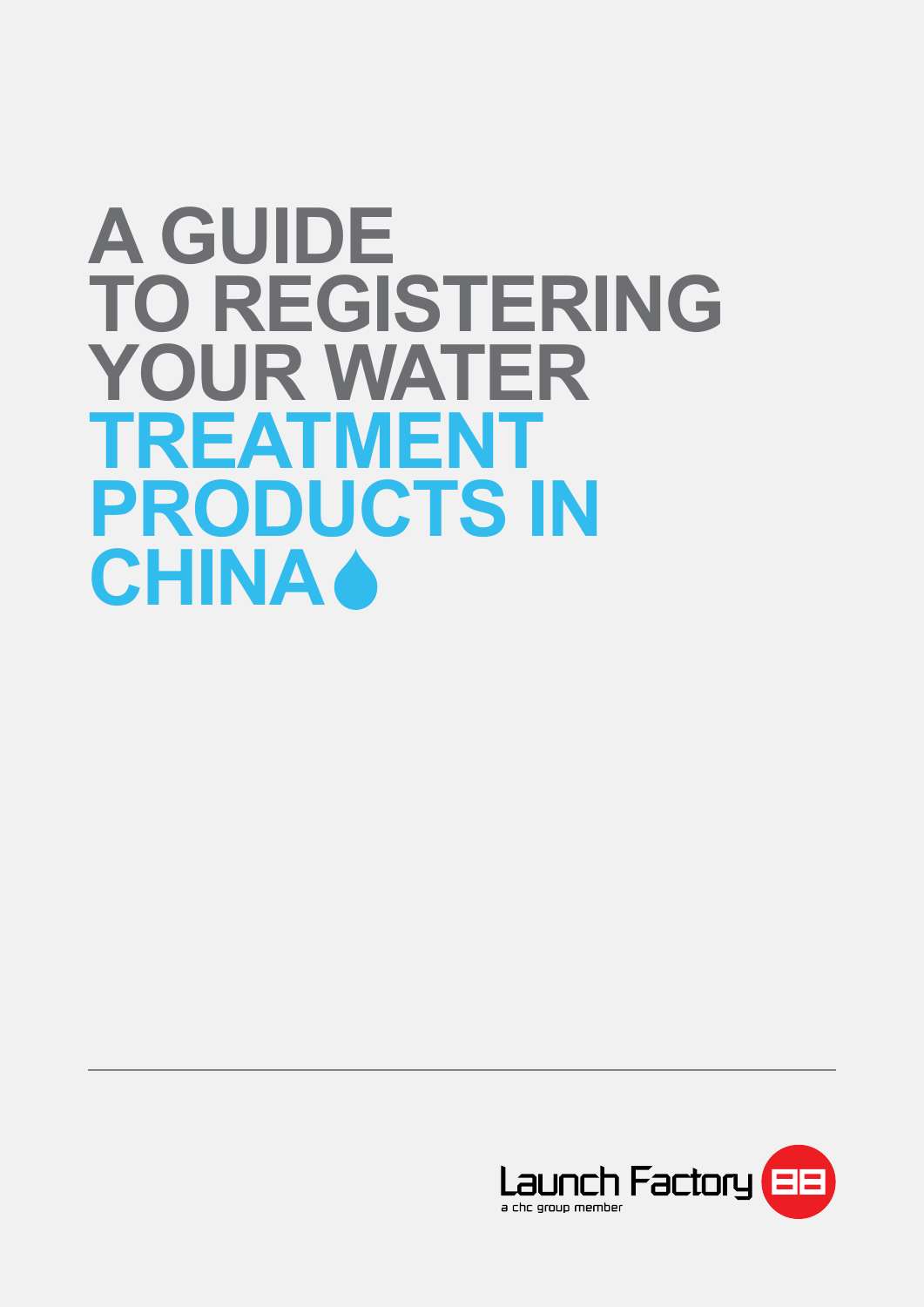#### **Registering your water treatment products for sale in China**

All products entering China have to comply with standards set by the General Administration of Quality Supervision, Inspection and Quarantine, whilst also complying with Chinese CCC regulation.

With specific regard to the residential water treatment sector, the Ministry of Health (MOH) must formally approve any residential water treatment product before selling in China.

There remains some doubt as to whether all residential water treatment systems need to be registered at the Ministry of Health. The answer is yes, regardless of whether an electrical supply is present or not. Despite this reiteration, many companies, particularly domestic, don't go through this process at all and are thus selling illegally.

"MOH certification has nothing to do with electrical appliance, it is the must-have certificate for treatment systems and their components".

#### Local expert

#### **How do I obtain Ministry of Health approval?**

The very first step on the road to MOH approval for a foreign company is to find a Chinese representative to act on their behalf during the application. The representative may be a distributor, importer or a professional contractor.

These parties are permitted to represent more than one foreign company at any one time. However, we strongly advise against using a distributor as your representative, for reasons explained below.

If you have your own entity and office here in China, you don't need a Chinese party to represent you.

Using a contractor to help you register your products with the MOH is usually the fastest and smoothest way to obtain certification.

From our experiences around 60% of foreign-based applicants make use of a contractor. Keep in mind that the majority of contractors do not speak English.

The process to obtain MOH approval is broadly split into three steps. These are qualification, testing and permit approval. The whole process is most likely to take between 6 months and 1 year although this varies widely. Generally, the most time consuming part of the application is the initial preparation of necessary documents.

"The whole process can take anywhere from 6 months to 2 years, and it's really more of public relations exercise than anything else".

#### Local expert

#### **Step One: Qualification**

Foreign manufacturers wishing to obtain MOH approval must submit a selection of specified documents including the Ministry of Health Application Form for Health-Related Product Testing, along with copies of the product manual, all translated into Chinese.

Some documents asked for may seem unusual for foreign companies, such as the requirement to submit 'company standards'. If a contractor is used, they can compile these documents on your behalf after receiving the necessary information. If an agent is used, the documentation process alone usually takes between 3 and 6 months.

"Documentation poses a problem, as it's often filled out incorrectly. It's not uncommon for companies to have their documentation returned 5 or even 10 times."

Local expert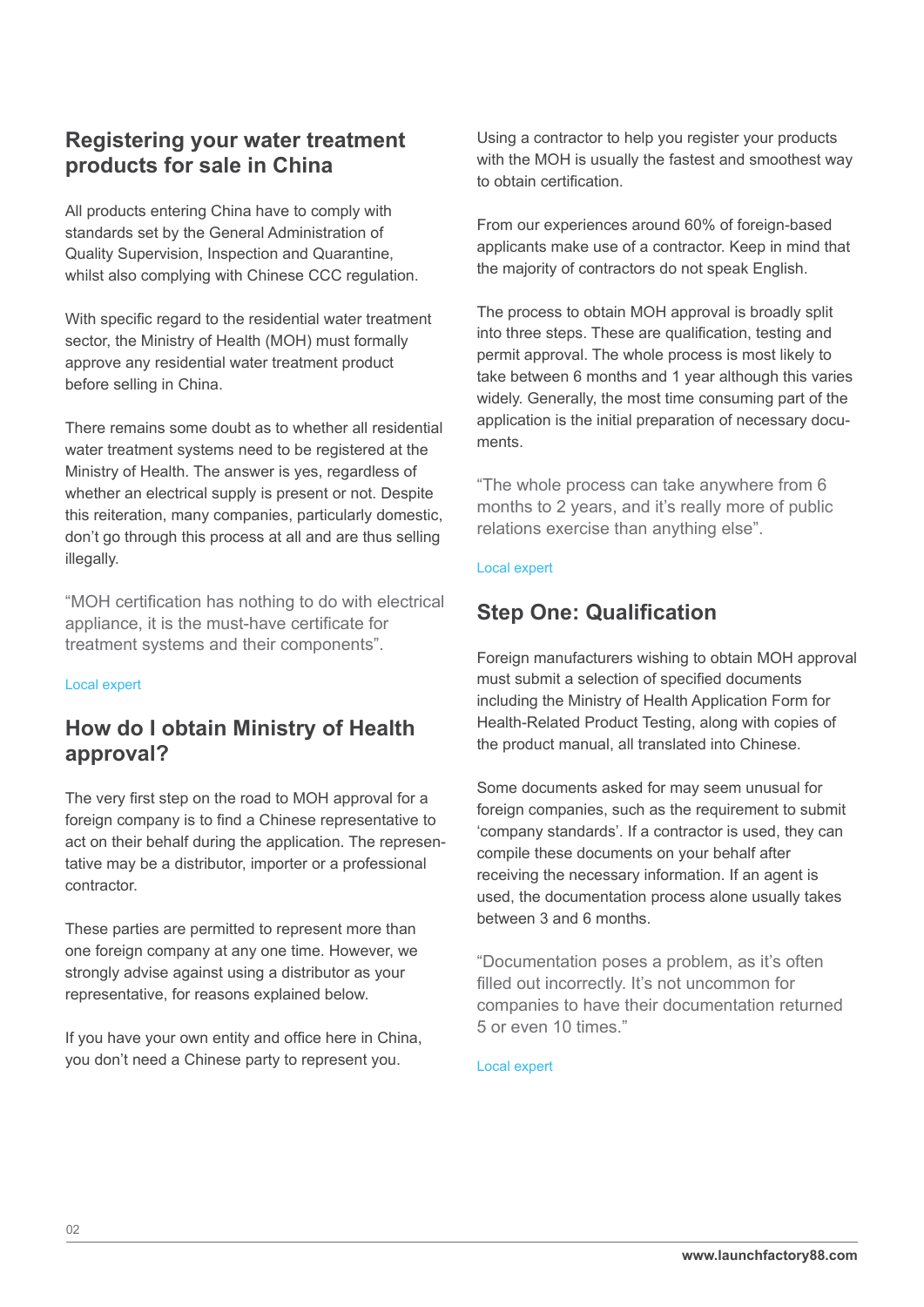## **Step Two: Testing**

Despite this initial lengthy process, the most important step towards gaining MOH approval is testing. The paperwork must be picked up from the Ministry of Health, then, once completed, must be delivered to the Centre for Disease Control (CDC).

Once the DCD has received these documents, they will pick out 3 sealed units for testing. The documentation is mainly focused on technical specifications.

Once your testing report has been received, which will not specify the actual result of testing, you will need to return this to the Ministry of Health. Think of the testing report as simply another document in your application.

Then you need to pay the testing fee, half of which is paid in the form of a deposit before the testing begins. The testing fee is divided into a 4,000USD 'system test', whilst 'core components' must also be tested separately at approximately 1,500USD per piece.

A typical carbon-filter system possesses two key components. Therefore, using a contractor will likely be the most expensive part of the process.

However, obtaining MOH approval still remains on a par with, or cheaper than, obtaining certification from Western institutions even when contractor fees are included. With a contractor the testing process should take approximately 2 months.

#### **The Ministry of Health Testing Parameters**

The testing process of the Ministry of Health differs from other certifications, such as the National Science Foundation (NSF) certification.

MOH testing comprises three areas: overall performance, spike testing, and extraction. The main difference from NSF certification being the increased emphasis on the spike testing of four specific chemicals, all of which require a minimum reduction of a certain percentage.

The filtered water must then meet China's Standards for Drinking Water Quality (GB5749-2006) requirements. The timeframe required for testing is roughly two months, but again varies widely depending on the volume of applications in the queue at that time.

### **Risks Of Using Distributor**

You can choose to use a local distributor as your representative in China, but this bears unnecessary risks. We have seen multiple cases of foreign companies trusting their Chinese distributors only to get into trouble when the relationship with their distributors soured. Often times this meant distributors not wanting to hand over the rights to registration.

Hence it's important to ensure you do not transfer too much power to your distributors. This means not letting your distributor handle the registration of your products.

#### **CASE STUDY:**

We recently spoke to a foreign company that has been active in China for several years but does not have an office here. They are primarily active in the Chinese POU market and have been experiencing problems with their MOH certification renewal.

The company had their local distributor register their products with the Ministery of Health, but after a few years decided to end the relationship because the distributor's sales results were dissapointing. Around that same time their initial MOH certification expired and they needed a renewal. When they asked their distributor for the necessary documents, he refused. The distributor decided to stall their renewal and demanded a significant amount of money to hand over the documents. The company expressed their frustration at being stuck between expiration and renewal despite repeated attempts to have their certification updated.

"We're stuck in the middle of the process, and it has been over a year".

Anonymous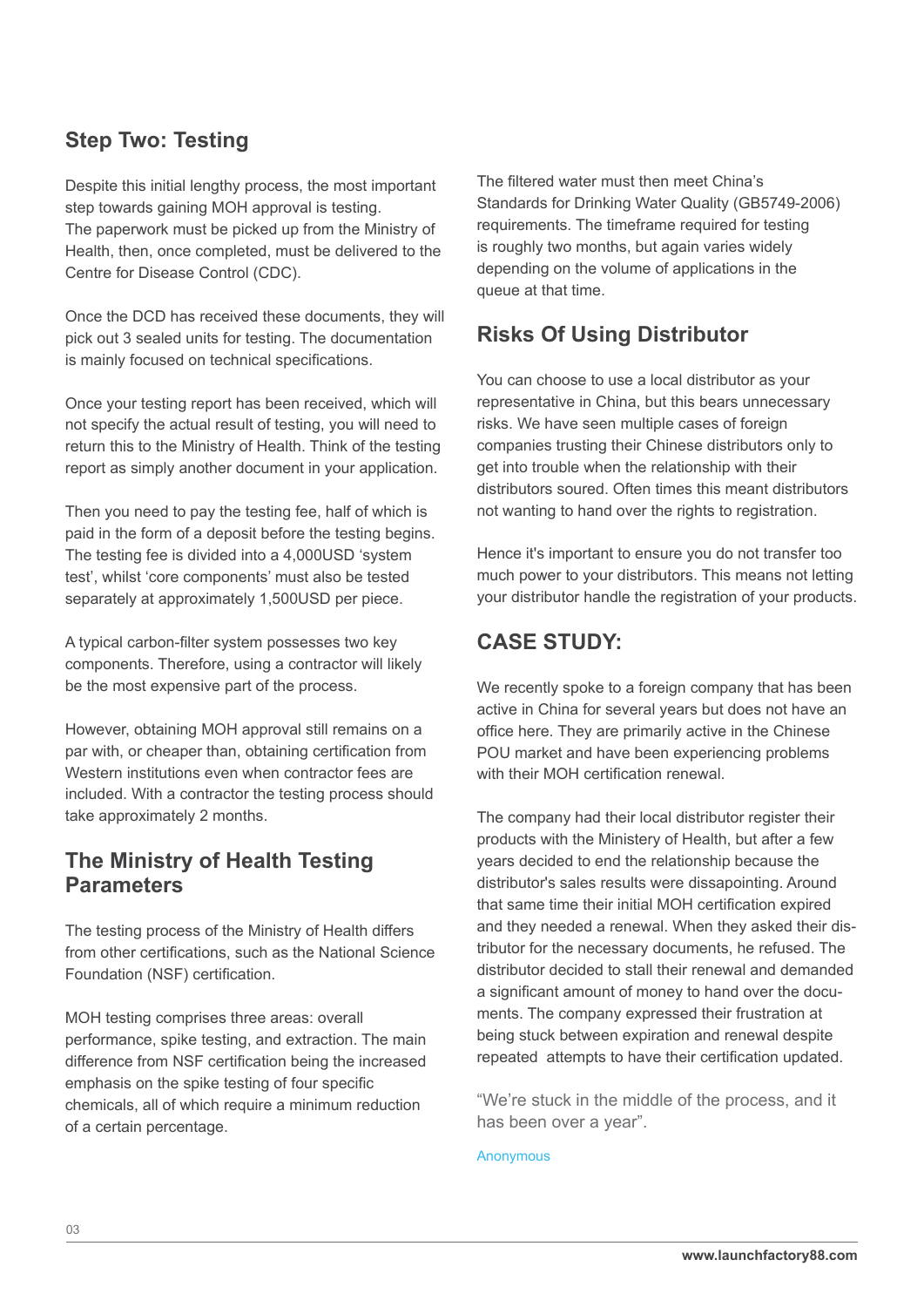### **Additional Product Certification**

In addition to the compulsory approval from the Chinese Ministry of Health, you can secure additional certification in order to boost your brand's reputation and increase consumer confidence in your product. This can be particularly useful in China were consumer trust is low.

Organisations like the Water Quality Association (WQA), American National Standards Institute and the National Science Foundation are amongst the most well known, and all work together to offer comprehensive certification programs. The WQA also has a presence in China.

## **Enhancing Your Brand**

Many foreign companies comply with internationally recognized standards from the WQA and NSF, and have all compulsory MOH approval.

The weight of these certificates has given rise to many manufacturers making false claims. As a result of this problem, the NSF has an entire section on their website dedicated to publicizing fraudulent certification. The problem is so big that the NSF officially advises that the only way to be sure of the authenticity of their certification is to check their database, which is available online.

However, there are other ways in order to differentiate your authentic product from those that are fraudulently claiming certification or even directly imitating your brand.

#### **How can I deal with the numerous fakes in the market?**

As one of many cases, in June 2014 a South Korean company selling water filtration and dispensing units fraudulently claimed that its product, and the active carbon filter within, were both registered by the National Science Foundation. Specifically, the company was using the NSF mark on promotional materials in order to sell the product.

The only way for a consumer to verify the authenticity of the certification is to use the online databases provided by the issuer.

Unfortunately, this may be rather difficult for Chinese consumers. This is not a problem unique to NSF certification. Companies selling in China without even the compulsory Ministry Of Health approval are common.

In order to combat this type of problem many companies use serial numbers and warranty cards with the sale of each of their products. These details are monitored through a company database so that each unit sold and all of its specific details are directly traceable.

"The identification of each unit is very important to us".

#### Jeremy Liu

Chinese Business Development Manager at Rainsoft

**Are you considering entering the Chinese market and do you need still need to obtain MOH approval for your products? Get in contact with us to learn how we can help guide you through this process.**